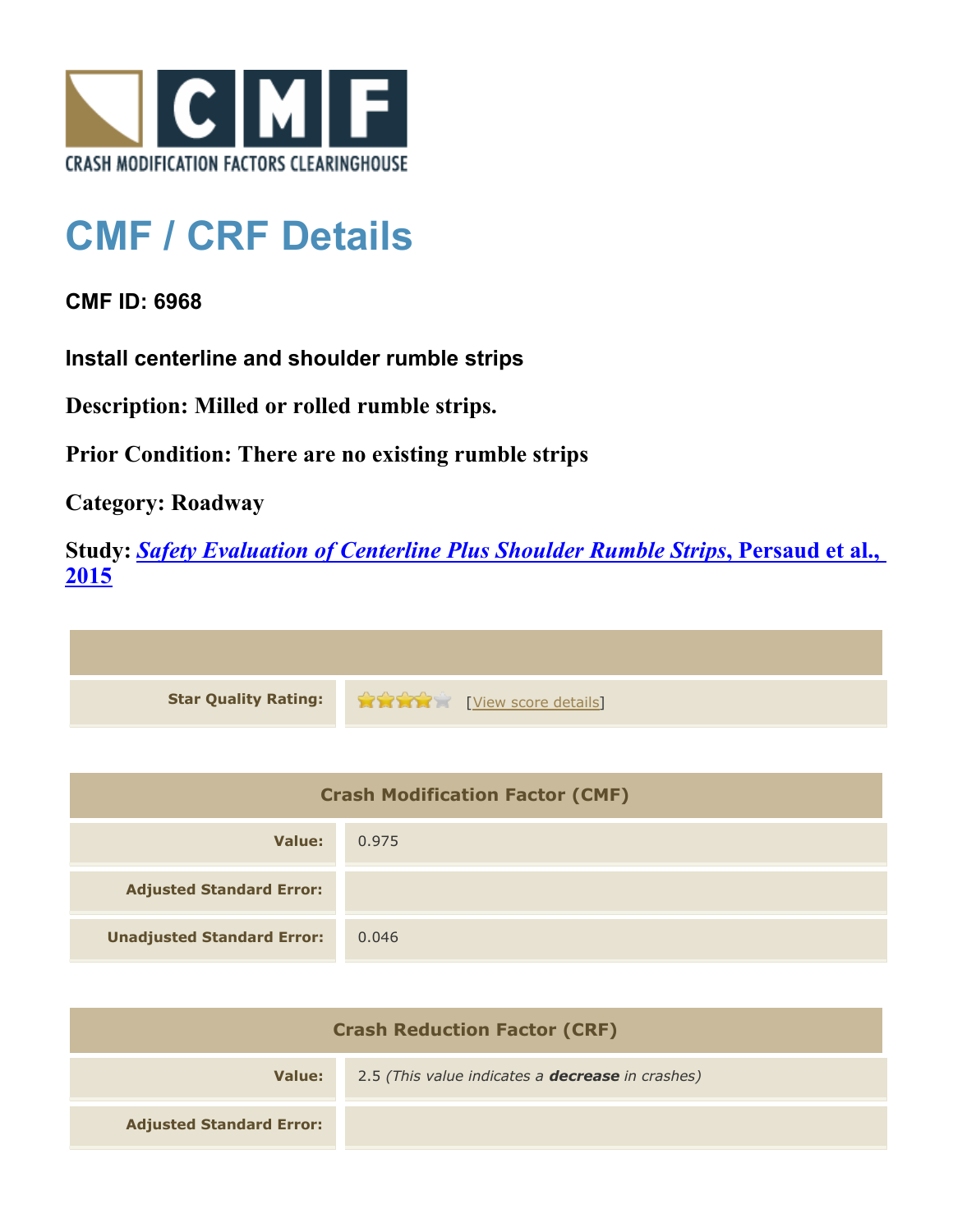| <b>Applicability</b>       |                                                  |
|----------------------------|--------------------------------------------------|
| <b>Crash Type:</b>         | All                                              |
| <b>Crash Severity:</b>     | All                                              |
| <b>Roadway Types:</b>      | Not specified                                    |
| <b>Number of Lanes:</b>    | $\overline{2}$                                   |
| <b>Road Division Type:</b> | Undivided                                        |
| <b>Speed Limit:</b>        |                                                  |
| <b>Area Type:</b>          | Rural                                            |
| <b>Traffic Volume:</b>     | 782 to 25796 Annual Average Daily Traffic (AADT) |
| <b>Time of Day:</b>        | All                                              |

## *If countermeasure is intersection-based*

| <b>Intersection Type:</b>         |  |
|-----------------------------------|--|
| <b>Intersection Geometry:</b>     |  |
| <b>Traffic Control:</b>           |  |
| <b>Major Road Traffic Volume:</b> |  |
| <b>Minor Road Traffic Volume:</b> |  |

| <b>Development Details</b>      |           |  |
|---------------------------------|-----------|--|
| <b>Date Range of Data Used:</b> |           |  |
| <b>Municipality:</b>            |           |  |
| State:                          | <b>PA</b> |  |